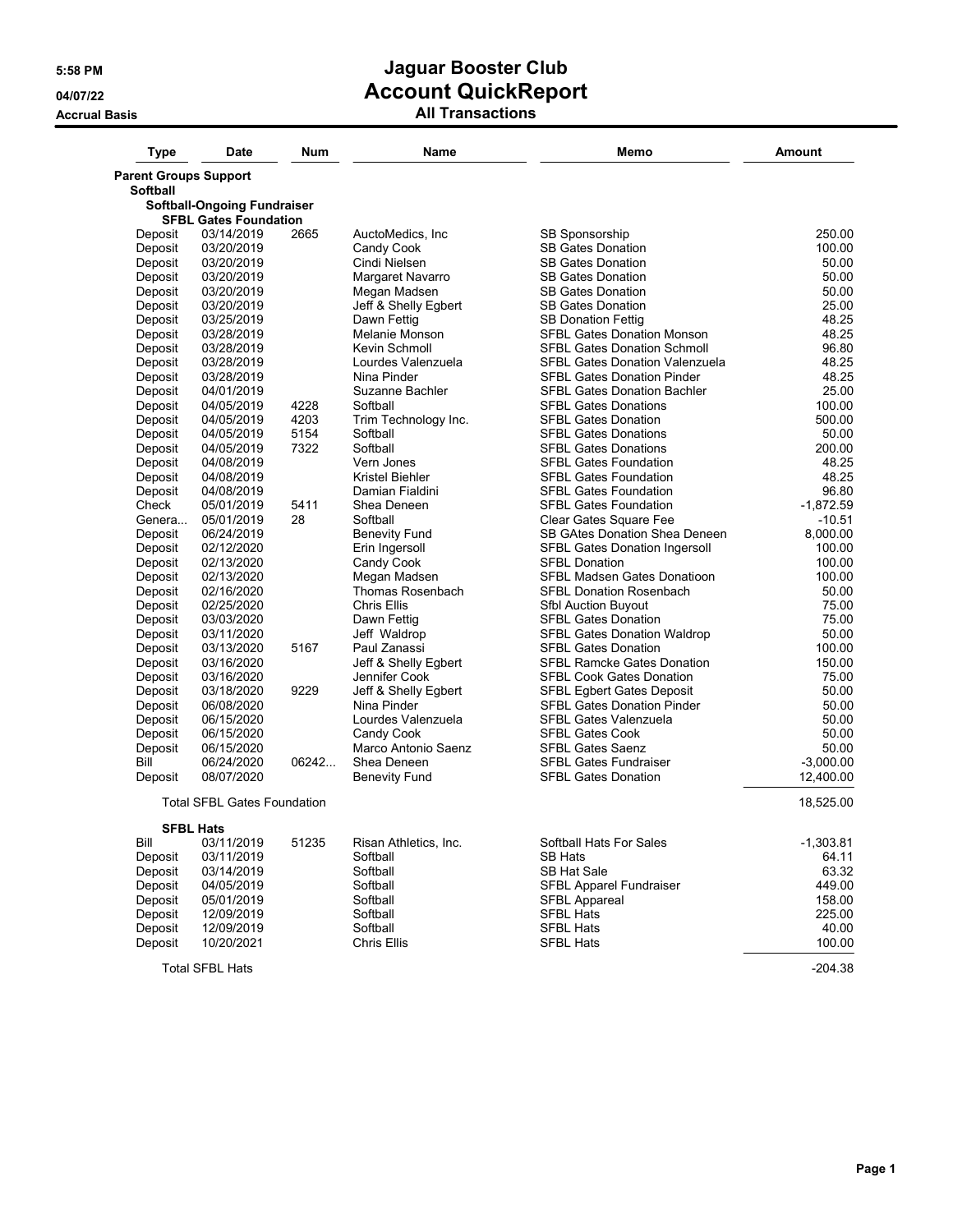| <b>Type</b>                         | <b>Date</b>                               | <b>Num</b>   | Name                                       | Memo                                              | <b>Amount</b>          |
|-------------------------------------|-------------------------------------------|--------------|--------------------------------------------|---------------------------------------------------|------------------------|
| Softball-Ongoing Fundraiser - Other |                                           |              |                                            |                                                   |                        |
| Deposit                             | 12/04/2018                                |              | Softball                                   | SB See's Fundraiser 1 of 2 dep                    | 1.945.95               |
| Deposit                             | 12/04/2018                                |              | Softball                                   | SB See's Fundraiser 2 of 2 Dep                    | 3,254.35               |
| Bill                                | 12/05/2018                                | SB Se        | See's Candy                                | SB See's Candy Fundraiser                         | $-3,750.58$            |
| Deposit                             | 12/07/2018                                | 5075         | Softball                                   | <b>SB See's Fundraiser</b>                        | 25.65                  |
| Deposit                             | 12/07/2018                                |              | Softball                                   | SB See's 20% to JBC (1475.32                      | $-295.08$              |
| Deposit                             | 12/07/2018                                |              | Softball                                   | <b>SB See's Finalize Profits</b>                  | -1,180.29              |
| Deposit                             | 04/25/2019                                |              | Softball                                   | SFBL Hats & Appareal                              | 208.00                 |
| Deposit                             | 03/31/2021                                |              | Softball                                   | SB 2020 Sales                                     | 5.00                   |
| Deposit                             | 03/15/2022                                | 2052         | Matthew Johnson                            | <b>SFBL Donation Skylar Nokes</b>                 | 100.00                 |
| Deposit                             | 03/15/2022                                | 2053         | Joelle Nokes                               | <b>SFBL Donation Skylar Nokes</b>                 | 28.00                  |
|                                     | Total Softball-Ongoing Fundraiser - Other |              |                                            |                                                   | 341.00                 |
|                                     | <b>Total Softball-Ongoing Fundraiser</b>  |              |                                            |                                                   | 18,661.62              |
| <b>Softball - Other</b>             |                                           |              |                                            |                                                   |                        |
| Genera                              | 09/25/2017                                | 1            | Jaguar Booster Club                        | <b>Carnival Distribution</b>                      | 209.34                 |
| Deposit                             | 01/25/2018                                | 1091         | <b>Bella Design</b>                        | Softball Merchandise Fundraiser                   | 328.50                 |
| Deposit                             | 01/25/2018                                |              | Softball                                   | 20% to JBC Softball Merchandis                    | $-65.70$               |
| Deposit                             | 02/01/2018                                |              | MOD Super Fast Pizza, LLC                  | <b>SFTBL MOD Fundraiser</b>                       | 170.78                 |
| Deposit                             | 02/01/2018                                |              | Softball                                   | SFTBL MOD Fundraiser 20% to                       | $-34.16$               |
| Deposit                             | 02/20/2018                                |              | Les Schwab                                 | Softball Sponsorship                              | 1,000.00               |
| Deposit                             | 02/20/2018                                |              | Softball                                   | Softball Sponsorship 20% to JBC                   | $-200.00$              |
| Deposit                             | 02/26/2018                                | 4056         | Trim Technology Inc.                       | Softball sponsorship                              | 500.00                 |
| Deposit                             | 02/26/2018                                |              | Softball                                   | Softball sponsorship 20% to JBC                   | $-100.00$              |
| Genera<br>Genera                    | 03/15/2018<br>03/15/2018                  | 5<br>5       | Softball<br>Softball                       | Softball Only<br>Mariner's Heads or tails         | 1,645.00<br>400.00     |
| Genera                              | 03/15/2018                                | 5            | Softball                                   | BSBL & SFTBL Take me out                          | 400.00                 |
| Genera                              | 03/15/2018                                | 5            | Softball                                   | Game's-Big Board                                  | 200.00                 |
| Genera                              | 03/15/2018                                | 5            | Softball                                   | Tailgate-bigboard                                 | 300.00                 |
| Genera                              | 03/15/2018                                | 5            | Softball                                   | S'mores Big Board                                 | 400.00                 |
| Deposit                             | 03/19/2018                                |              | Softball                                   | Softball Seed Money                               | 1,170.00               |
| Deposit                             | 04/25/2018                                |              | <b>Benevity Fund</b>                       | SB Corp Match-Davidson                            | 50.00                  |
| Check                               | 05/07/2018                                | 5148         | Julie Davidson-Reimbursement               | Stools, carnival, scorebook, Do                   | $-1,358.31$            |
| Check                               | 05/07/2018                                | 5150         | Megan Madsen                               | SB Reimburse Meal & Camp Sn                       | 0.00                   |
| Check                               | 05/07/2018                                | 5152         | Megan Madsen                               | SB Reimburse Meal & Camp Sn                       | $-499.48$              |
| Deposit                             | 05/14/2018                                |              | Softball                                   | SB Ballcaps Zanassi & Rosenb                      | 70.00                  |
| Deposit                             | 05/14/2018                                |              | Softball                                   | SB Little League Clinic Fundraiser                | 850.00                 |
| Deposit                             | 05/14/2018                                |              | Softball                                   | SB Little League Clinic Fundrais                  | $-170.00$              |
| Deposit                             | 05/23/2018                                |              | <b>Benevity Fund</b>                       | SB Microsoft Emp. Donation 4.3                    | 500.00                 |
| Check                               | 05/30/2018                                | 5166         | Northwest Trophies & Award                 | <b>SB Trophies</b>                                | $-447.87$              |
| Check                               | 05/30/2018                                | 5168         | Carla Hein                                 | SB Banquet & Coaches Gifts                        | $-651.70$              |
| Check                               | 05/30/2018                                | 5169         | Julie Davidson-Reimbursement               | SB Coaches gift & Shelves for s                   | $-560.94$              |
| Deposit                             | 06/22/2018                                |              | <b>Benevity Fund</b>                       | SFTBL Volunteer Hours-Davidson                    | 812.50                 |
| Deposit                             | 08/22/2018                                |              | Softball                                   | Carnival Tickets sold                             | 585.00                 |
| Deposit                             | 10/11/2018                                | 8149         | Softball                                   | <b>SB Donation</b>                                | 25.00                  |
| Deposit                             | 10/11/2018                                | 8149         | Softball                                   | SB Donation 20% to JBC                            | $-5.00$                |
| Bill                                | 10/18/2018                                | 146          | Skyline Vinyl & Sign                       | <b>SB Helmet Stickers</b>                         | -80.00                 |
| Deposit                             | 12/07/2018                                |              | Softball                                   | SB See's Finalize Profits                         | 1,180.29               |
| Deposit                             | 12/17/2018                                | 224          | Softball                                   | Softball Donation                                 | 50.00                  |
| Deposit                             | 12/17/2018                                |              | Softball                                   | Softball Donation 20% to JBC                      | $-10.00$               |
| Check                               | 01/31/2019                                | Debit        | Power Drive                                | Softball Pitching Equipment                       | $-263.00$              |
| Deposit                             | 02/01/2019                                |              | Real Property Managemet Ec                 | <b>SB Sponsorship</b>                             | 500.00<br>$-100.00$    |
| Deposit                             | 02/01/2019                                |              | Softball                                   | SB Sponsorship 20% to JBC                         |                        |
| Bill                                | 02/22/2019                                | 51155        | Risan Athletics, Inc.                      | Softball Jackets, Long sleeve T'                  | $-2,313.66$            |
| Check<br>Check                      | 02/26/2019                                | 5345<br>5346 | Rick Rieger-Reimbursement<br>Matt Campbell | Softball Crossover Bands<br>Softball Team Picture | $-288.00$              |
| Bill                                | 02/26/2019<br>03/04/2019                  | 20190        | Matt Campbell                              | Softball Additional Phots                         | $-440.00$<br>$-110.00$ |
| Deposit                             | 03/06/2019                                | 30402        | Les Schwab                                 | <b>SB Sponsorship</b>                             | 1,000.00               |
| Deposit                             |                                           | 30402        | Softball                                   | SB Sponsorship 20% to JBC                         | $-200.00$              |
| Bill                                | 03/06/2019<br>03/11/2019                  | 03111        | Melanie Monson-Reimburse                   | Softball Socks, Wristbands, Water                 | $-311.10$              |
| Deposit                             | 03/14/2019                                |              | Softball                                   | SB Concessions 3/12                               | 0.80                   |
| Deposit                             | 03/14/2019                                |              | Softball                                   | SB Concessions 3/12/19                            | 31.46                  |
| Deposit                             | 03/14/2019                                |              | Softball                                   | SFBL 3/9/19 Concessions                           | 47.40                  |
| Check                               | 03/14/2019                                | 5369         | Megan Madsen                               | <b>SB Team Dinner</b>                             | $-151.77$              |
| Check                               | 03/20/2019                                | 5372         | Melanie Monson-Reimburse                   | <b>SB Team Dinner</b>                             | $-89.34$               |
| Genera                              | 03/21/2019                                | 14           |                                            | <b>SFBL Silent Auction</b>                        | 1,980.00               |
| Check                               | 04/01/2019                                | 5385         | Rick Rieger-Reimbursement                  | <b>SFBL Fence Screens</b>                         | $-922.90$              |
|                                     |                                           |              |                                            |                                                   |                        |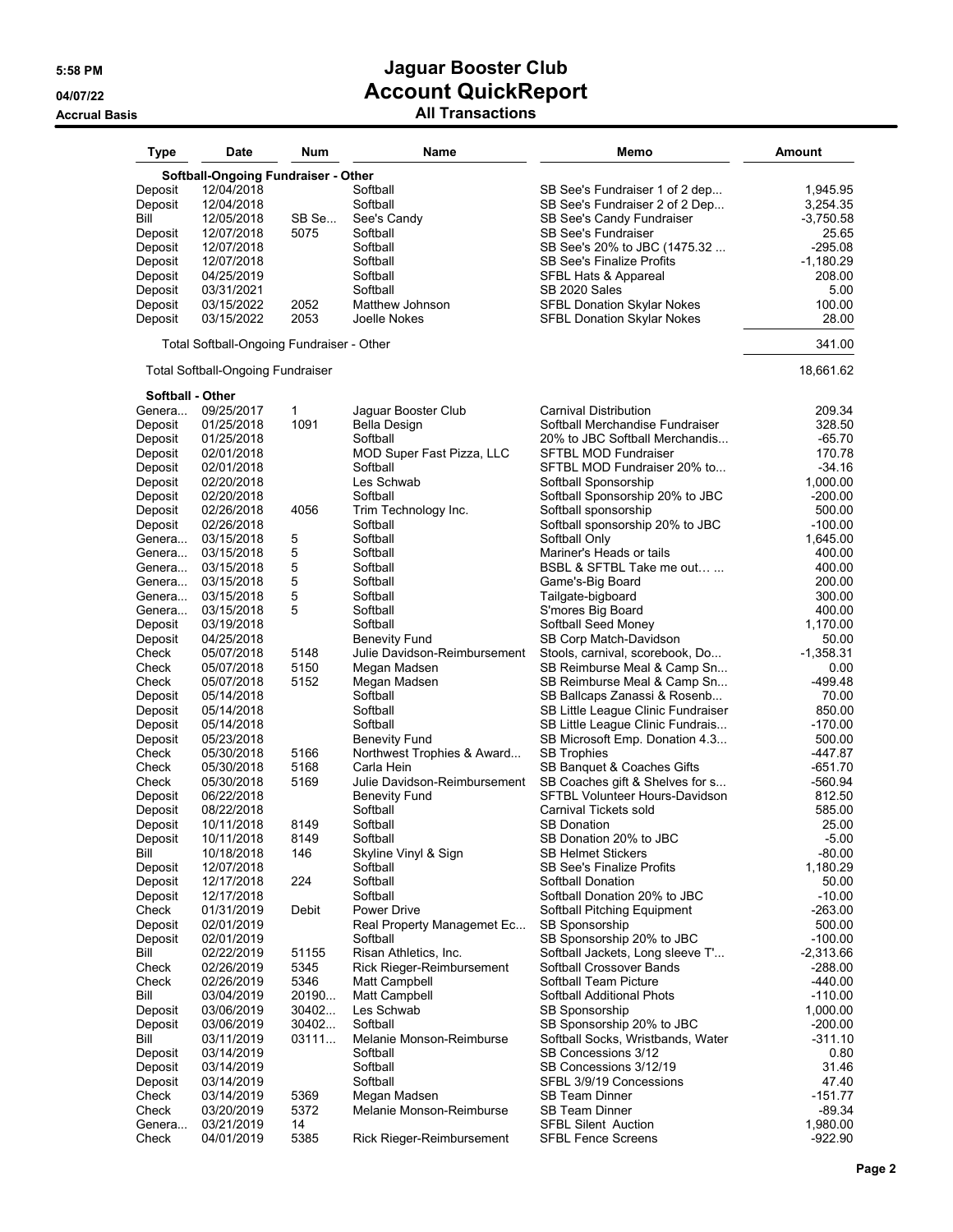| Type               | Date                     | Num            | Name                                    | Memo                                                                    | Amount             |
|--------------------|--------------------------|----------------|-----------------------------------------|-------------------------------------------------------------------------|--------------------|
| Check              | 04/01/2019               | 5386           | Melanie Monson-Reimburse                | <b>SFBL Helmets</b>                                                     | $-59.56$           |
| Check              | 04/02/2019               | Debit          | Crutchfield                             | <b>SFBL PA System</b>                                                   | $-823.58$          |
| Check              | 04/11/2019               | 5396           | Julie Davidson-Reimbursement            | SFBL Game changer                                                       | $-249.00$          |
| Check              | 04/15/2019               | 5399           | Melanie Monson-Reimburse                | SFBL Bowling & Dinner for JV T                                          | $-324.42$          |
| Bill               | 04/24/2019               | LL Day         | Megan Madsen-Reimburse                  | SFBL LL Day Balls to give away                                          | $-66.20$           |
| Bill               | 04/24/2019               | XXX R          | Megan Madsen-Reimburse                  | Softball Dinner                                                         | $-356.83$          |
| Bill               | 04/24/2019               | SFBL           | Jeff Hein-Reimburse                     | SFBL Sound System Equipment                                             | $-71.77$           |
| Genera             | 05/01/2019               | 28             | Softball                                | Clear Gates Square Fee                                                  | 10.51              |
| Check              | 05/02/2019               | 5415           | Melanie Monson-Reimburse                | SFBL Snacks for LL Night                                                | $-43.46$           |
| Bill               | 05/13/2019               | 05131          | Megan Madsen-Reimburse                  | <b>SFBL Sr. Flowers</b>                                                 | $-41.89$           |
| Bill               | 05/30/2019               | 05301          | North Creek High School ASB             | SFBL Coach Stipend Ryan Ellis                                           | $-1,135.00$        |
| Bill               | 05/30/2019               | 05301          | North Creek High School ASB             | SFBL Coach Stipend Phil Taylor                                          | $-1,135.00$        |
| Check              | 05/31/2019               | Debit          | Northwest Trophies & Award              | SFBL Trophies 2 charges                                                 | $-185.63$          |
| Bill               | 06/01/2019               | 60119          | Carla Hein-Reimburse                    | SB Banquet Coaches Gifts                                                | -430.55            |
| Bill               | 06/01/2019               | 60119          | Carla Hein-Reimburse                    | <b>SB Banquet</b>                                                       | $-268.46$          |
| Bill               | 06/01/2019               | 60119          | Carla Hein-Reimburse                    | SB Sr. Night & Water Playoffs                                           | $-80.45$           |
| Check              | 06/03/2019               | Debit          | Northwest Trophies & Award              | SFBL Trophies 2 charges                                                 | $-68.69$           |
| Check              | 06/05/2019               | 5448           | Carla Hein-Reimburse                    | SFBL Dugout Sr. Sign                                                    | $-37.67$           |
| Check              | 06/05/2019               | 5449           | Melanie Monson-Reimburse                | SFBL Snacks for Var. Playoff G                                          | $-31.67$           |
| Check              | 06/05/2019               | 5446           | Megan Madsen-Reimburse                  | SFBL Banquet Food                                                       | $-291.50$          |
| Deposit            | 06/24/2019               |                | <b>Benevity Fund</b>                    | SB Corp Don Moody Microsoft                                             | 150.00             |
| Deposit            | 06/24/2019               |                | <b>Benevity Fund</b>                    | SB Corp Don Moody Microsoft                                             | 194.00             |
| Bill               | 11/15/2019               | 11151          | Dawn Fettig-Reimburse                   | SFBL Table Fee Holiday Extrav                                           | $-25.00$           |
| Bill               | 12/20/2019               | 41143          | Melanie Monson-Reimburse                | <b>SFBL Backstop</b>                                                    | $-1,003.07$        |
| Check              | 01/29/2020               | 5631           | Melanie Monson                          | SFBL Go Pro Hero 7                                                      | -374.26            |
| Bill               | 02/10/2020               | SFBL           | Melanie Monson-Reimburse                | SFBL Bat Bag Hooks                                                      | $-98.08$           |
| Bill               | 02/23/2020               | SFBL           | Melanie Monson-Reimburse                | SFBL Practice Shirts & Belts                                            | $-954.04$          |
| Bill               | 02/28/2020               | 0228S          | Melanie Monson-Reimburse                | SFBL Lynk Spyder for Go Pro&                                            | $-114.84$          |
| Bill               | 03/05/2020               | 52656          | Risan Athletics, Inc.                   | <b>SFBL Hoodies</b>                                                     | $-160.75$          |
| Check              | 03/11/2020               | Debit          | Amazon                                  | SFBL Line up boards                                                     | $-52.32$           |
| Deposit            | 03/11/2020               | 2817           | AutoMedics, Inc.                        | <b>SFBL Donation</b>                                                    | 250.00             |
| Deposit            | 03/11/2020               | 2817           | Softball                                | SFBL Donation 20% to JBC                                                | $-50.00$           |
| Deposit            | 03/13/2020               | 15396<br>15396 | Cascioppo Brothers Meats, I<br>Softball | <b>SFBL Sponsor</b>                                                     | 250.00<br>$-50.00$ |
| Deposit<br>Check   | 03/13/2020<br>03/16/2020 | Debit          | Domino's Pizza                          | SFBL Sponsor 20% to JBC<br>SFBL Team Pizza                              | $-171.16$          |
| Bill               | 04/21/2020               | 52777          | Risan Athletics, Inc.                   | <b>SFBL Hats</b>                                                        | -290.66            |
| Bill               | 06/01/2020               | 06012          | North Creek High School ASB             | SFBL Coach Stipend Ryan Ellis                                           | $-2,000.00$        |
| Check              | 06/29/2020               | 5701           | Megan Madsen-Reimburse                  | <b>SFBL Sr. Celebration</b>                                             | -433.02            |
| Check              | 06/29/2020               | 5702           | Charlene Zanassi                        | SFBL Sr. Cookies                                                        | $-120.00$          |
| Bill               | 07/22/2020               | 90939          | <b>BSN Sports, LLC</b>                  | SFBL 4 Jackets                                                          | -268.20            |
| Deposit            | 10/06/2020               | 200            | Nina Pinder                             | SFBL Pinder Reimburse BSN30                                             | 268.20             |
| Genera             | 11/01/2020               | 49             | Softball                                | <b>Auction Proceeds to Groups</b>                                       | 765.00             |
| Deposit            | 03/31/2021               |                | Softball                                | <b>SB Cash Donation</b>                                                 | 2.00               |
| Check              | 04/27/2021               | Debit          | Risan Athletics, Inc.                   | SB Balck Long Sleeve T's                                                | $-1,685.05$        |
| Bill               | 05/18/2021               | SFBL           | <b>Chris Ellis-Reimburse</b>            | <b>SFBL Sr. Night Supplies</b>                                          | $-653.10$          |
| Bill               | 05/27/2021               | SFBL           | Megan Madsen-Reimburse                  | SFBL reservation & Coaches Gi                                           | $-676.10$          |
| Check              | 06/07/2021               | 5867           | Chris Ellis-Reimburse                   | SFBL Sr. Spray Paint #'s in Field                                       | $-97.37$           |
| Check              | 06/07/2021               | 5866           | Chris Ellis-Reimburse                   | Void                                                                    | 0.00               |
| Bill               | 06/14/2021               | 06142          | <b>Shelly Egbert-Reimburse</b>          | <b>SFBL Year End Party</b>                                              | $-517.12$          |
| Bill               | 06/14/2021               | 06142          | Megan Madsen-Reimburse                  | SB Banquet & Coaches Gifts                                              | $-114.29$          |
| Bill               | 06/22/2021               | 06222          | Megan Madsen-Reimburse                  | <b>SB Award Plaques</b>                                                 | $-210.22$          |
| Genera             | 10/14/2021               | 54             | Softball                                | Split BS/SB Mask & Gaitor Profits                                       | 290.00             |
| Check              | 01/21/2022               | Debit          | Hype Socks LLC                          | <b>SFBL Socks</b>                                                       | $-462.85$          |
| Deposit            | 01/22/2022               | 1880           | Lauri Shoemake                          | <b>SB Donation</b>                                                      | 500.00             |
| Deposit            | 01/22/2022               | 1880           | Softball                                | SB Donation 15% to JBC                                                  | $-75.00$           |
| Deposit            | 02/21/2022               | 1949           | amy Cisneroz                            | <b>SFBL Donation Jade Cisneroz</b>                                      | 250.00             |
| Deposit            | 02/21/2022               | 1949           | Softball                                | SFBL Donation Jade Cisneroz 1                                           | $-37.50$           |
| Check              | 02/23/2022               | Debit          | In Skyline Vinyl                        | <b>SFBL Decals</b>                                                      | $-761.07$          |
| Deposit            | 03/03/2022               | 1965           | Jerone Nokes                            | <b>SFBL Donation Skylar Nokes</b>                                       | 100.00             |
| Deposit<br>Deposit | 03/03/2022               | 1966           | Leah Crawford<br>Courtney Bookwalter    | <b>SFBL Donation Izzy Crawford</b><br><b>SFBL Donation Skylar Nokes</b> | 250.00             |
|                    | 03/03/2022<br>03/03/2022 | 1967<br>1970   |                                         | <b>SFBL Donation Emily Ingersoll</b>                                    | 25.00<br>25.00     |
| Deposit<br>Deposit | 03/03/2022               | 1972           | Erin Ingersoll<br>Linda Bookwalter      | <b>SFBL Donation Skylar Nokes</b>                                       | 50.00              |
| Deposit            | 03/06/2022               | 1975           | Melissa Leikam-Trout                    | SFBL Donation Skylar Nokes                                              | 25.00              |
| Bill               | 03/10/2022               | 03102          | <b>Chris Ellis-Reimburse</b>            | SFBL Sr. Night                                                          | $-213.10$          |
| Bill               | 03/10/2022               | 03102          | Chris Ellis-Reimburse                   | <b>SFBL Stirrups</b>                                                    | $-163.80$          |
| Bill               | 03/10/2022               | 03102          | <b>Chris Ellis-Reimburse</b>            | <b>SFBL Umpire Gift</b>                                                 | $-50.00$           |
| Bill               | 03/11/2022               | 54778          | Risan Athletics, Inc.                   | <b>SFBL Shirts for Players</b>                                          | $-595.00$          |
| Deposit            | 03/14/2022               | 2030           | amy Cisneroz                            | SFBL Stirrups Jade Cisneroz                                             | 25.00              |